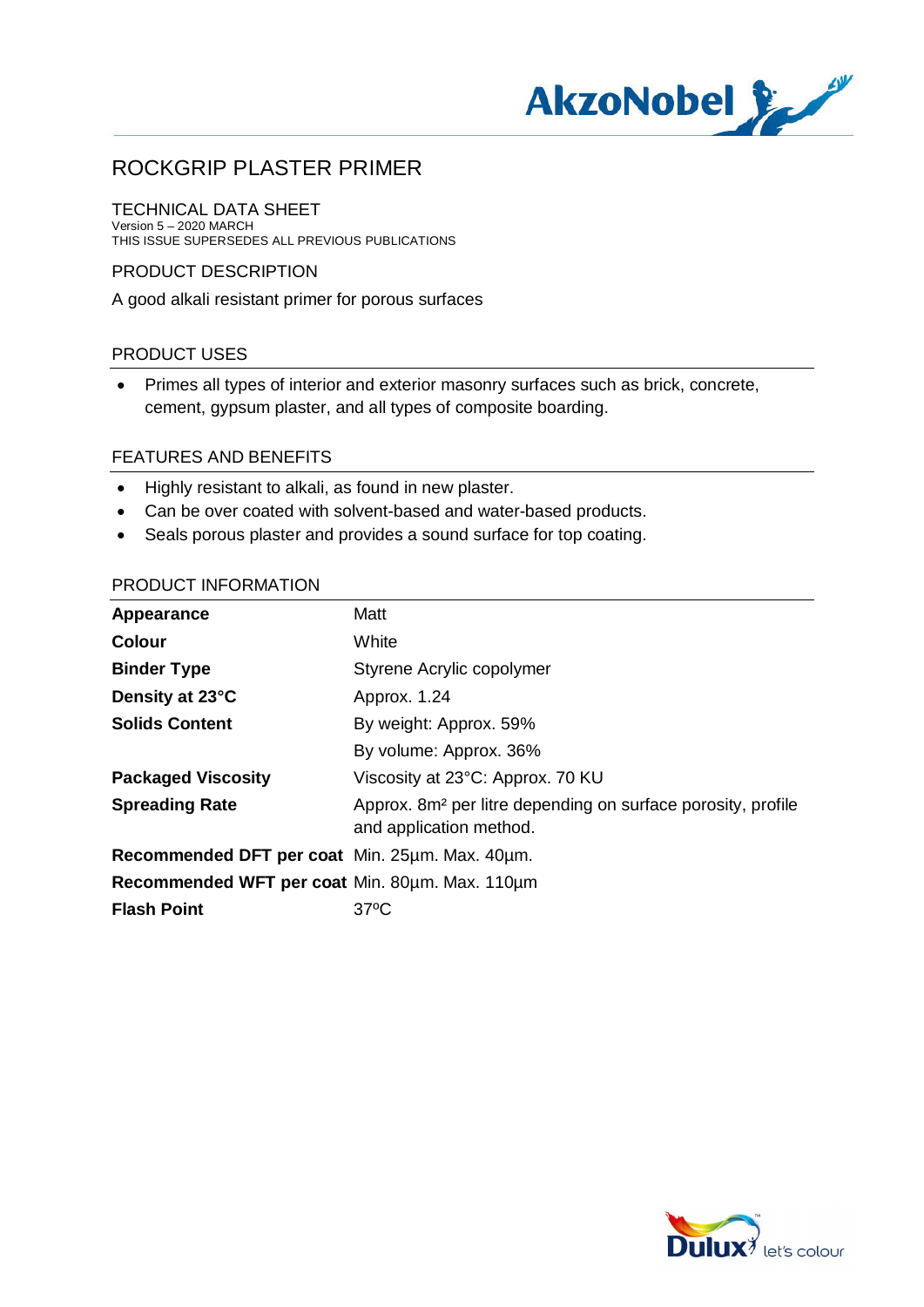

## APPLICATION INFORMATION

| Mixing                                | Stir until homogeneous with a flat paddle.                                                                                                                                                                                                                                                                                                                                                                                                                                                                                                                                                                                                                       |
|---------------------------------------|------------------------------------------------------------------------------------------------------------------------------------------------------------------------------------------------------------------------------------------------------------------------------------------------------------------------------------------------------------------------------------------------------------------------------------------------------------------------------------------------------------------------------------------------------------------------------------------------------------------------------------------------------------------|
| <b>Application Surface conditions</b> | Surface Temperature between 10 - 35°C. Relative Humidity<br>between 10 - 85 % OR 2°C above dew point minimum.                                                                                                                                                                                                                                                                                                                                                                                                                                                                                                                                                    |
| Application methods                   | Brush or roller. Brush preferred to ensure penetration.                                                                                                                                                                                                                                                                                                                                                                                                                                                                                                                                                                                                          |
| Thinner                               | Thinning not recommended. Ready for use after thorough<br>stirring.                                                                                                                                                                                                                                                                                                                                                                                                                                                                                                                                                                                              |
| <b>Drying Time</b>                    | Touch dry 4 hour at 23°C.                                                                                                                                                                                                                                                                                                                                                                                                                                                                                                                                                                                                                                        |
| <b>Recoating Time</b>                 | 18 hours at 23°C (Drying times will be extended during cold,<br>wet or humid conditions.)                                                                                                                                                                                                                                                                                                                                                                                                                                                                                                                                                                        |
| Cleaning of equipment                 | After use, remove as much product as possible, and then<br>clean immediately with Dulux Pre-Paint Brush Cleaner/<br><b>Degreaser</b> or Mineral Turpentine.                                                                                                                                                                                                                                                                                                                                                                                                                                                                                                      |
| <b>Substrates</b>                     | Suitable for cement plaster, concrete, fibre cement, gypsum<br>plaster and various composite boards.                                                                                                                                                                                                                                                                                                                                                                                                                                                                                                                                                             |
| Precautions:                          | Do not apply during cold (below 10°C) or wet weather.<br>Not suitable as a primer for metal surfaces.<br>Polystyrene products e.g. cornice & mouldings should not be<br>primed with Rockgrip Plaster Primer. Prime with 1 coat<br>Dulux Supergrip which is water based, 2 coats required if a<br>non-solvent free enamel topcoat will be applied.<br>Not suitable for direct application to powdery or friable<br>surfaces whether previously painted or not.<br>Not designed to withstand natural weathering. It should be<br>recoated in 2 to 3 days. If left uncoated for extended<br>periods, sanding will be required before application of the<br>topcoat. |
| <b>Coats Required</b>                 | New work 1 coat, a 2 <sup>nd</sup> coat may be required on very<br>absorbent surfaces.                                                                                                                                                                                                                                                                                                                                                                                                                                                                                                                                                                           |
| <b>Top Coating</b>                    | Can be over coated with most Rockgrip decorative finishes.                                                                                                                                                                                                                                                                                                                                                                                                                                                                                                                                                                                                       |

### SURFACE PREPARATION

Plaster sand should comply with SABS 1090 requirements. Plaster mix must be applied at a minimum thickness of 10mm, curing to a hard and sound finish, free of soft and friable material. MPA strength must comply with SABS 0164-1 (10MPA=2, 6:1 and 5MPA=4:1). Ensure that surfaces are sound and free from dust, oil, grease, dirt, and debris. Surfaces must be thoroughly dry - no more than 12% moisture content.

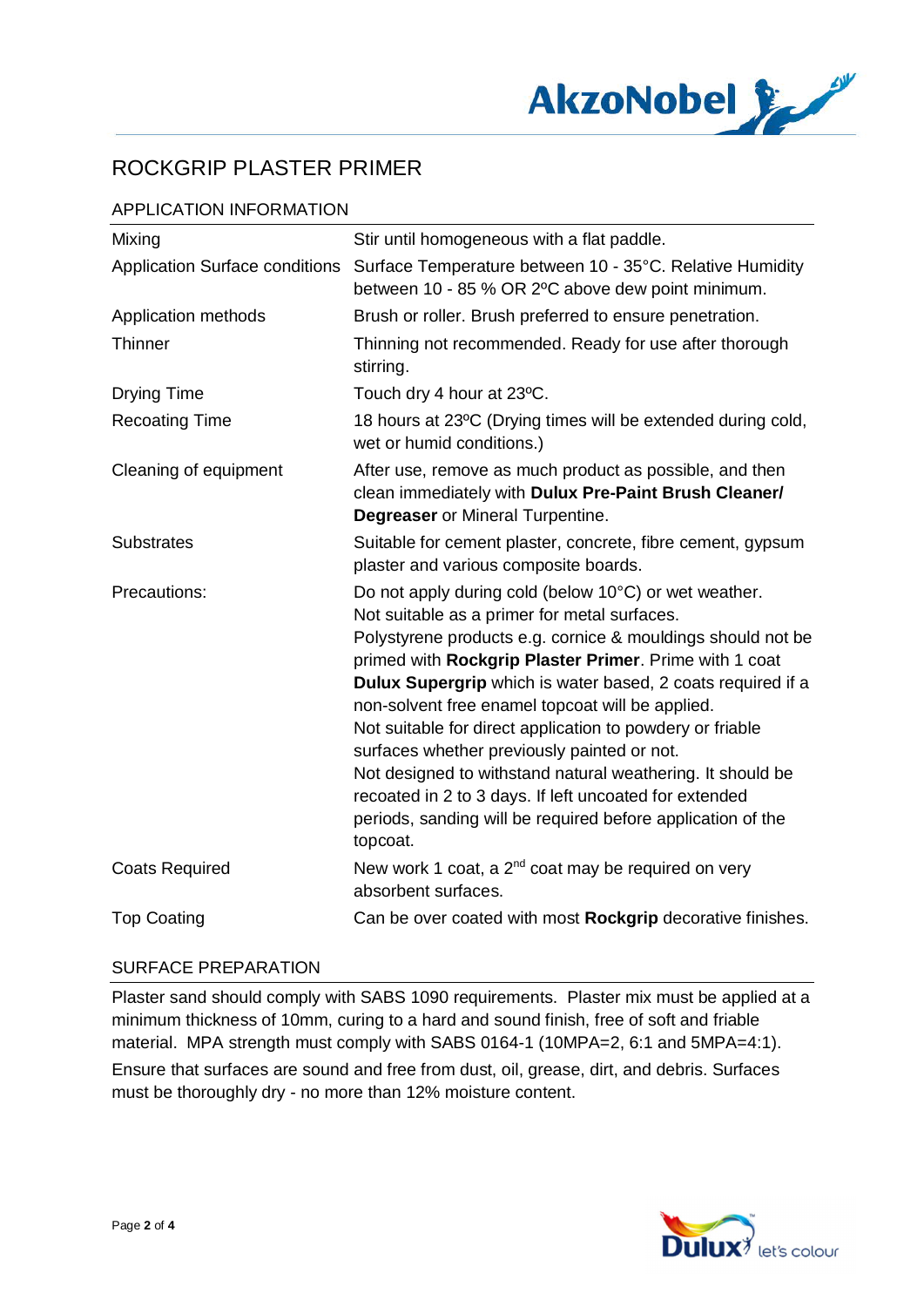

## NEW SURFACES

## **Cement Plaster (non-friable), Composite Boards and Fibre Cement**

- · Fresh cement plaster should be allowed one week drying for every 5mm thickness; and longer in cold or damp weather.
- · Spot-prime metal strips and nail heads with appropriate metal primer.
- · For very absorbent surfaces more than one coat **Rockgrip Plaster Primer** could be required to achieve correct binding and sealing properties.

### **Gypsum Plaster - Interior**

- · Newly applied Gypsum Plaster can present variable surface finishes based on the application method, the quality and type of gypsum plaster used. This can present variability in the finish of the applied gypsum in terms of surface hardness, texture and porosity. This may require added attention during priming.
- · Ensure the gypsum plaster is sound, non-friable, applied and cured as per the manufacturers specifications.
- After wiping down the gypsum plaster, no chalky powder should remain on the surface.
- · If the gypsum is sound, apply a single coat **Rockgrip Plaster Primer.**
- · As gypsum plaster is a very porous surface, adsorption of the plaster primer may occur. To test for this, wipe a black cloth over the dried **Rockgrip Plaster Primer** to test its integrity. If a white residue is found on the back of the cloth, apply 1 to 2 further coats of **Rockgrip Plaster Primer** to achieve the correct binding and sealing properties.

### **Concrete**

· Remove any uncured cement, grease, and mould-release agents by high-pressure water blast, or wash with a strong sugar soap/water solution. Rinse off thoroughly with clean water and allow drying.

## PREVIOUSLY PAINTED SURFACES

### **Old Paint in Poor Condition**

- · Completely remove all loose and flaking paint.
- · Remove oil, grease dirt or any other contaminants with **Dulux Pre-Paint Sugar Soap**/water solution and allow drying.
- · Friable surfaces must be removed and repaired.
- · Chalked surfaces must be thoroughly brushed or prepared with high pressure water cleaning. NOTE: While this product can be used for sealing exterior chalked or friable surfaces, it will not penetrate thick layers of powdery material. **Rockgrip Bonding Liquid**, which is un-pigmented, is preferred as it has the ability to penetrate further into the surface.
- · Mould instructions. To kill lichen and algae growth, scrub with one of the following solutions: either 4:1 water/chlorine, or 4:1 water/sodium hypochlorite. Ensure that the areas are completely saturated, and allow the solution to react for a minimum of 4 hours. Rinse the complete wall surface thoroughly with clean water and allow drying.
- · Prime all exposed areas. For very absorbent surfaces more than one coat **Rockgrip Plaster Primer** could be required to achieve correct binding and sealing properties.